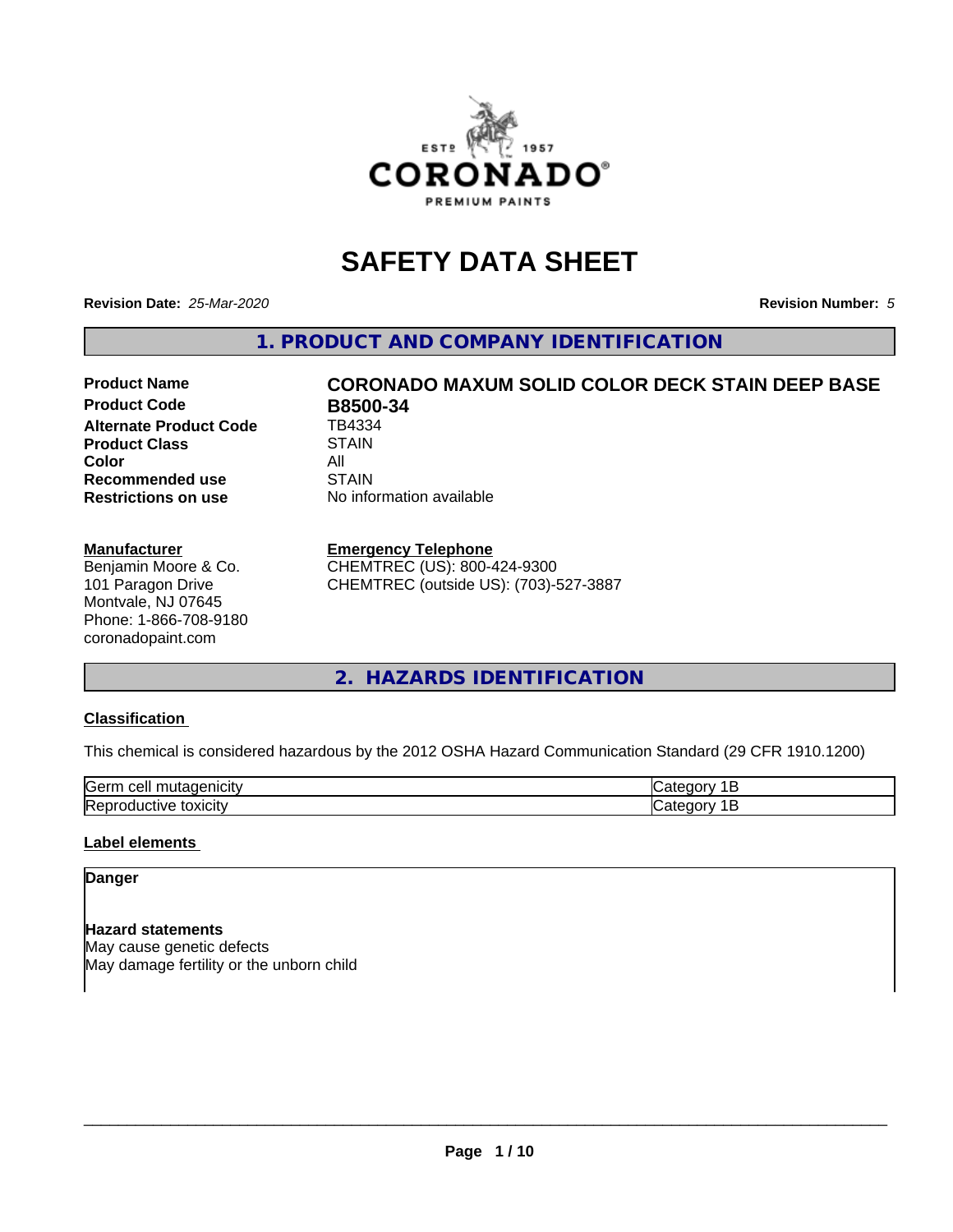

**Appearance** liquid **Odor in the original of the original of the original of the original of the original of the original of the original of the original of the original of the original of the original of the original of t** 

## **Precautionary Statements - Prevention**

Obtain special instructions before use Do not handle until all safety precautions have been read and understood Use personal protective equipment as required

#### **Precautionary Statements - Response**

IF exposed or concerned: Get medical advice/attention

## **Precautionary Statements - Storage**

Store locked up

#### **Precautionary Statements - Disposal**

Dispose of contents/container to an approved waste disposal plant

#### **Hazards not otherwise classified (HNOC)**

Not applicable

#### **Other information**

No information available

# **3. COMPOSITION INFORMATION ON COMPONENTS**

| <b>Chemical name</b>                         | CAS No.       | Weight-%    |
|----------------------------------------------|---------------|-------------|
| Nepheline syenite                            | 37244-96-5    | $5 - 10$    |
| Titanium dioxide                             | 13463-67-7    | $5 - 10$    |
| 2-Butoxyethanol                              | 111-76-2      | $5 - 10$    |
| Kaolin                                       | 1332-58-7     | - 5         |
| Propylene glycol                             | $57 - 55 - 6$ | - 5         |
| Sodium C14-C16 olefin sulfonate              | 68439-57-6    | $0.1 - 0.5$ |
| Carbamic acid, 1H-benzimidazol-2-yl-, methyl | 10605-21-7    | $0.1 - 0.5$ |
| ester                                        |               |             |

# **4. FIRST AID MEASURES**

| <b>General Advice</b> | If symptoms persist, call a physician. Show this safety data sheet to the doctor in<br>attendance. |
|-----------------------|----------------------------------------------------------------------------------------------------|
| <b>Eye Contact</b>    | Rinse thoroughly with plenty of water for at least 15 minutes and consult a<br>physician.          |
| <b>Skin Contact</b>   | Wash off immediately with soap and plenty of water while removing all                              |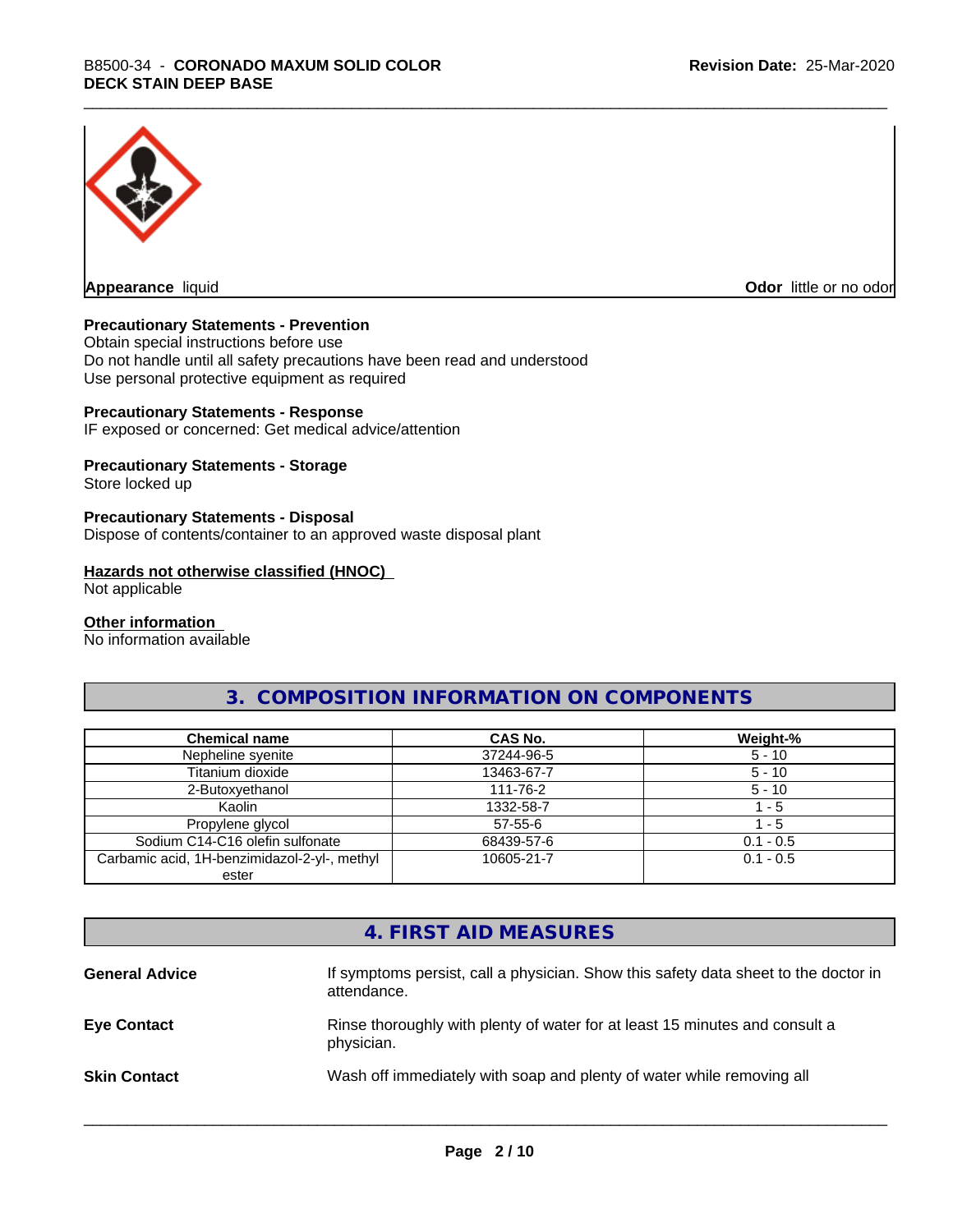|                                                                         |                                                                 | contaminated clothes and shoes.                                                                                                              |                                                                                  |                                                                                                            |  |
|-------------------------------------------------------------------------|-----------------------------------------------------------------|----------------------------------------------------------------------------------------------------------------------------------------------|----------------------------------------------------------------------------------|------------------------------------------------------------------------------------------------------------|--|
| <b>Inhalation</b>                                                       |                                                                 | Move to fresh air. If symptoms persist, call a physician.                                                                                    |                                                                                  |                                                                                                            |  |
| Ingestion                                                               |                                                                 | if necessary.                                                                                                                                | Clean mouth with water and afterwards drink plenty of water. Consult a physician |                                                                                                            |  |
|                                                                         | <b>Most Important</b><br>None known.<br><b>Symptoms/Effects</b> |                                                                                                                                              |                                                                                  |                                                                                                            |  |
|                                                                         | <b>Notes To Physician</b>                                       | Treat symptomatically.                                                                                                                       |                                                                                  |                                                                                                            |  |
|                                                                         |                                                                 |                                                                                                                                              | 5. FIRE-FIGHTING MEASURES                                                        |                                                                                                            |  |
|                                                                         | <b>Suitable Extinguishing Media</b>                             |                                                                                                                                              |                                                                                  | Use extinguishing measures that are appropriate to local<br>circumstances and the surrounding environment. |  |
| Protective equipment and precautions for firefighters                   |                                                                 | As in any fire, wear self-contained breathing apparatus<br>pressure-demand, MSHA/NIOSH (approved or equivalent)<br>and full protective gear. |                                                                                  |                                                                                                            |  |
| <b>Specific Hazards Arising From The Chemical</b>                       |                                                                 | extreme heat.                                                                                                                                | Closed containers may rupture if exposed to fire or                              |                                                                                                            |  |
|                                                                         | <b>Sensitivity to mechanical impact</b>                         |                                                                                                                                              | No                                                                               |                                                                                                            |  |
|                                                                         | Sensitivity to static discharge                                 |                                                                                                                                              | No                                                                               |                                                                                                            |  |
| <b>Flash Point Data</b><br><b>Method</b>                                | Flash point (°F)<br>Flash Point (°C)                            |                                                                                                                                              | Not applicable<br>Not applicable<br>Not applicable                               |                                                                                                            |  |
|                                                                         | <b>Flammability Limits In Air</b>                               |                                                                                                                                              |                                                                                  |                                                                                                            |  |
|                                                                         | Lower flammability limit:<br><b>Upper flammability limit:</b>   |                                                                                                                                              | Not applicable<br>Not applicable                                                 |                                                                                                            |  |
| <b>NFPA</b>                                                             | Health: 2                                                       | Flammability: 0                                                                                                                              | Instability: 0                                                                   | <b>Special: Not Applicable</b>                                                                             |  |
| <b>NFPA Legend</b><br>0 - Not Hazardous<br>1 - Slightly<br>2 - Moderate |                                                                 |                                                                                                                                              |                                                                                  |                                                                                                            |  |

- 
- 3 High
- 4 Severe

*The ratings assigned are only suggested ratings, the contractor/employer has ultimate responsibilities for NFPA ratings where this system is used.*

*Additional information regarding the NFPA rating system is available from the National Fire Protection Agency (NFPA) at www.nfpa.org.*

# **6. ACCIDENTAL RELEASE MEASURES**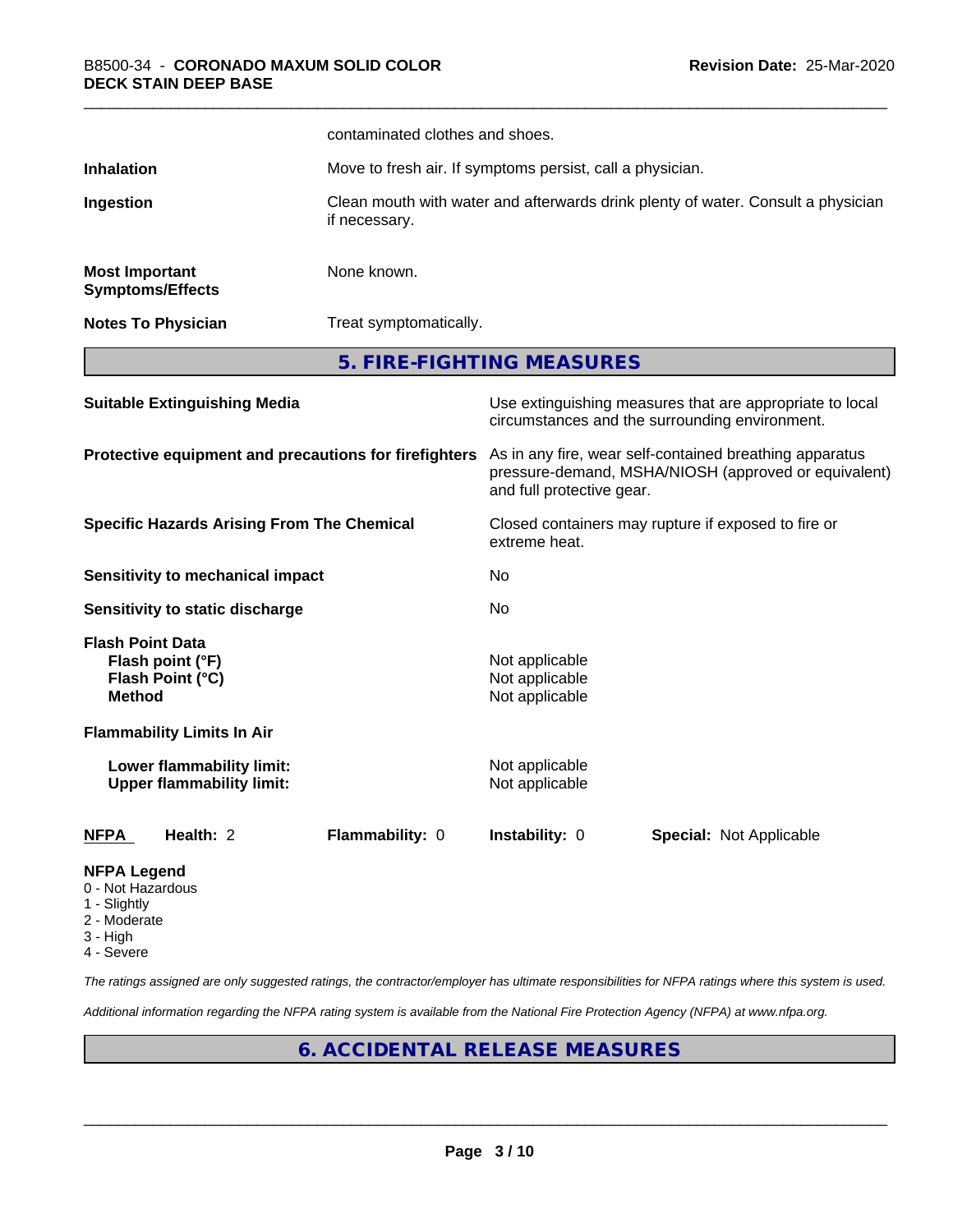| Avoid contact with skin, eyes and clothing. Ensure adequate ventilation.                                                                                                         |
|----------------------------------------------------------------------------------------------------------------------------------------------------------------------------------|
| Prevent further leakage or spillage if safe to do so.                                                                                                                            |
| See Section 12 for additional Ecological Information.                                                                                                                            |
| Soak up with inert absorbent material. Sweep up and shovel into suitable<br>containers for disposal.                                                                             |
| 7. HANDLING AND STORAGE                                                                                                                                                          |
| Avoid contact with skin, eyes and clothing. Avoid breathing vapors, spray mists or<br>sanding dust. In case of insufficient ventilation, wear suitable respiratory<br>equipment. |
| Keep container tightly closed. Keep out of the reach of children.                                                                                                                |
| No information available                                                                                                                                                         |
|                                                                                                                                                                                  |

**8. EXPOSURE CONTROLS/PERSONAL PROTECTION**

# **Exposure Limits**

| <b>Chemical name</b> | <b>ACGIH TLV</b>                           | <b>OSHA PEL</b>                   |
|----------------------|--------------------------------------------|-----------------------------------|
| Titanium dioxide     | TWA: $10 \text{ mg/m}^3$                   | 15 mg/m $3$ - TWA                 |
| 2-Butoxyethanol      | TWA: 20 ppm                                | 50 ppm - TWA                      |
|                      |                                            | 240 mg/m $3$ - TWA                |
|                      |                                            | prevent or reduce skin absorption |
| Kaolin               | TWA: $2 \text{ mg/m}^3$ particulate matter | 15 mg/m <sup>3</sup> - TWA        |
|                      | containing no asbestos and <1%             | $5 \text{ mg/m}^3$ - TWA          |
|                      | crystalline silica, respirable particulate |                                   |
|                      | matter                                     |                                   |

#### **Legend**

ACGIH - American Conference of Governmental Industrial Hygienists Exposure Limits OSHA - Occupational Safety & Health Administration Exposure Limits N/E - Not Established

| Ensure adequate ventilation, especially in confined areas.                                                                                                                                                                                                                                                                                                          |
|---------------------------------------------------------------------------------------------------------------------------------------------------------------------------------------------------------------------------------------------------------------------------------------------------------------------------------------------------------------------|
|                                                                                                                                                                                                                                                                                                                                                                     |
| Safety glasses with side-shields.                                                                                                                                                                                                                                                                                                                                   |
| Protective gloves and impervious clothing.                                                                                                                                                                                                                                                                                                                          |
| Use only with adequate ventilation. In operations where exposure limits are<br>exceeded, use a NIOSH approved respirator that has been selected by a<br>technically qualified person for the specific work conditions. When spraying the<br>product or applying in confined areas, wear a NIOSH approved respirator<br>specified for paint spray or organic vapors. |
| Avoid contact with skin, eyes and clothing. Remove and wash contaminated<br>clothing before re-use. Wash thoroughly after handling.                                                                                                                                                                                                                                 |
|                                                                                                                                                                                                                                                                                                                                                                     |

# **9. PHYSICAL AND CHEMICAL PROPERTIES**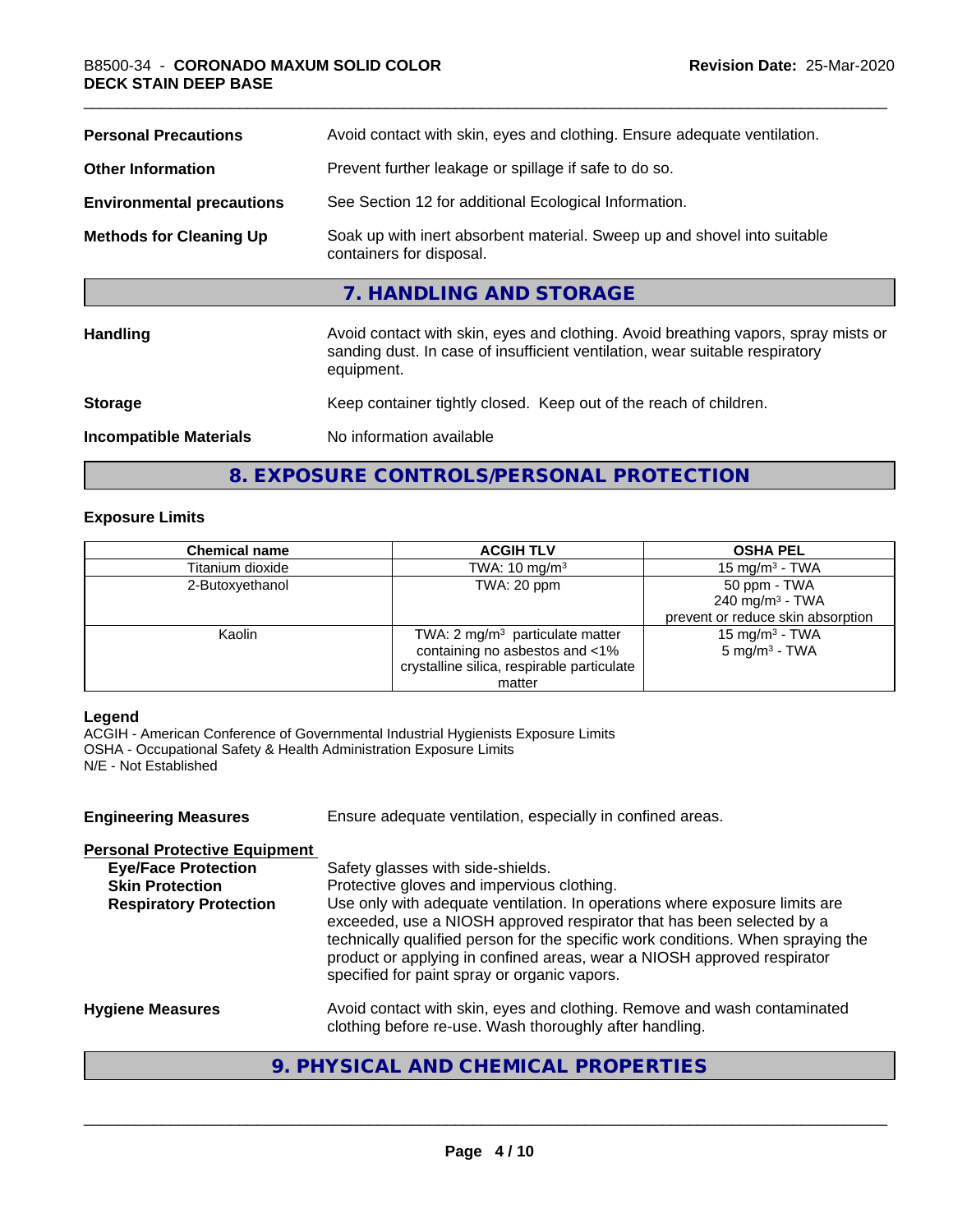**Appearance** liquid<br> **Odor** little c **Odor Threshold** No information available **Density (lbs/gal)** 9.9 - 10.0 **Specific Gravity** 1.18 - 1.20 **pH** No information available **Viscosity (cps)** No information available Notice 1, 1999 **Solubility(ies)** No information available in the solution of the solution of the solution available in the solution of the solution of the solution of the solution of the solution of the solution of the solution of the so **Water solubility** No information available **Evaporation Rate No information available No information available Vapor pressure** No information available in the North American Monte available in the North American available **Vapor density**<br> **We Solids**<br>
We Solid Wi, % Solids
2019 **Wt. % Solids** 45 - 55 **Vol. % Solids Wt. % Volatiles** 45 - 55 **Vol. % Volatiles** 55 - 65 **VOC Regulatory Limit (g/L)** <250 **Boiling Point (°F)** 212 **Boiling Point (°C) Freezing point (°F)** 32 **Freezing Point (°C)** 0 **Flash point (°F)** Not applicable **Flash Point (°C)** Not applicable **Method** Not applicable<br> **Flammability (solid, gas)** Not applicable Not applicable **Flammability** (solid, gas) **Upper flammability limit:**<br> **Lower flammability limit:**<br>
Not applicable<br>
Not applicable **Lower flammability limit:**<br> **Autoignition Temperature (°F)** Not applicable Not applicable available **Autoignition Temperature (°F) Autoignition Temperature (°C)** No information available **Decomposition Temperature (°F)** No information available **Decomposition Temperature (°C)** No information available **Partition coefficient** No information available

little or no odor

# **10. STABILITY AND REACTIVITY**

| <b>Reactivity</b>                         | Not Applicable                           |
|-------------------------------------------|------------------------------------------|
| <b>Chemical Stability</b>                 | Stable under normal conditions.          |
| <b>Conditions to avoid</b>                | Prevent from freezing.                   |
| <b>Incompatible Materials</b>             | No materials to be especially mentioned. |
| <b>Hazardous Decomposition Products</b>   | None under normal use.                   |
| <b>Possibility of hazardous reactions</b> | None under normal conditions of use.     |

# **11. TOXICOLOGICAL INFORMATION**

**Product Information**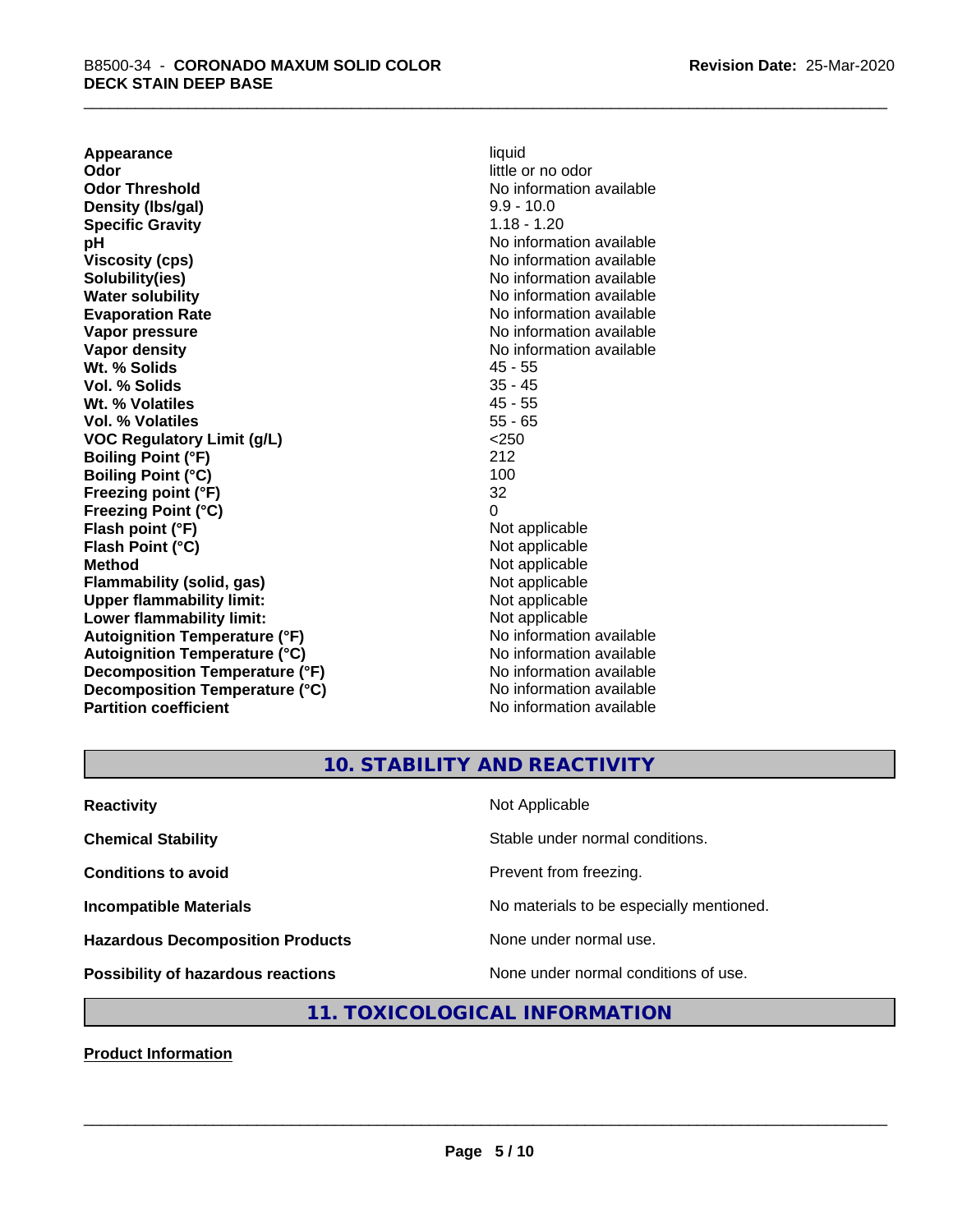| Information on likely routes of exposure |                                                                                                                 |
|------------------------------------------|-----------------------------------------------------------------------------------------------------------------|
| <b>Principal Routes of Exposure</b>      | Eye contact, skin contact and inhalation.                                                                       |
| <b>Acute Toxicity</b>                    |                                                                                                                 |
| <b>Product Information</b>               | No information available                                                                                        |
|                                          | Symptoms related to the physical, chemical and toxicological characteristics                                    |
| <b>Symptoms</b>                          | No information available                                                                                        |
|                                          | Delayed and immediate effects as well as chronic effects from short and long-term exposure                      |
| Eye contact                              | May cause slight irritation.                                                                                    |
| <b>Skin contact</b>                      | Substance may cause slight skin irritation. Prolonged or repeated contact may dry<br>skin and cause irritation. |
| <b>Inhalation</b>                        | May cause irritation of respiratory tract.                                                                      |
| Ingestion                                | Ingestion may cause gastrointestinal irritation, nausea, vomiting and diarrhea.                                 |
| <b>Sensitization</b>                     | No information available                                                                                        |
| <b>Neurological Effects</b>              | No information available.                                                                                       |
| <b>Mutagenic Effects</b>                 | Suspected of causing genetic defects.                                                                           |
| <b>Reproductive Effects</b>              | May damage fertility or the unborn child.                                                                       |
| <b>Developmental Effects</b>             | No information available.                                                                                       |
| <b>Target organ effects</b>              | No information available.                                                                                       |
| <b>STOT - single exposure</b>            | No information available.                                                                                       |
| <b>STOT - repeated exposure</b>          | No information available.                                                                                       |
| Other adverse effects                    | No information available.                                                                                       |
| <b>Aspiration Hazard</b>                 | No information available                                                                                        |

# **Numerical measures of toxicity**

**The following values are calculated based on chapter 3.1 of the GHS document**

| ATEmix (oral)                        | 8733 mg/ka   |
|--------------------------------------|--------------|
| ATEmix (dermal)                      | 20259 mg/kg  |
| <b>ATEmix (inhalation-dust/mist)</b> | 28.2 ma/L    |
| <b>ATEmix (inhalation-vapor)</b>     | $206.8$ mg/L |

# **Component Information**

| Chemical name                                                       | Oral LD50                                    | Dermal LD50                                                          | <b>Inhalation LC50</b> |
|---------------------------------------------------------------------|----------------------------------------------|----------------------------------------------------------------------|------------------------|
| Titanium dioxide<br>13463-67-7                                      | $> 10000$ mg/kg (Rat)                        | $\overline{\phantom{0}}$                                             |                        |
| 2-Butoxyethanol<br>111-76-2                                         | $= 1300$ mg/kg (Rat)                         | $>$ 2000 mg/kg (Rabbit)                                              | $>$ 4.9 mg/L (Rat) 3H  |
| Kaolin<br>1332-58-7                                                 | $>$ 5000 mg/kg (Rat)                         | $>$ 5000 mg/kg (Rat)                                                 |                        |
| Propylene glycol<br>$57 - 55 - 6$                                   | $= 20$ g/kg (Rat)                            | $= 20800$ mg/kg (Rabbit)                                             |                        |
| Sodium C14-C16 olefin sulfonate<br>68439-57-6                       | $= 2220$ mg/kg (Rat)                         | $> 740$ mg/kg (Rabbit)                                               |                        |
| Carbamic acid.<br>1H-benzimidazol-2-yl-, methyl ester<br>10605-21-7 | $>$ 5050 mg/kg (Rat)<br>$= 6400$ mg/kg (Rat) | $\cdot$ 10000 mg/kg (Rabbit) = 2 g/kg<br>$Rat$ = 8500 mg/kg (Rabbit) |                        |

# **Chronic Toxicity**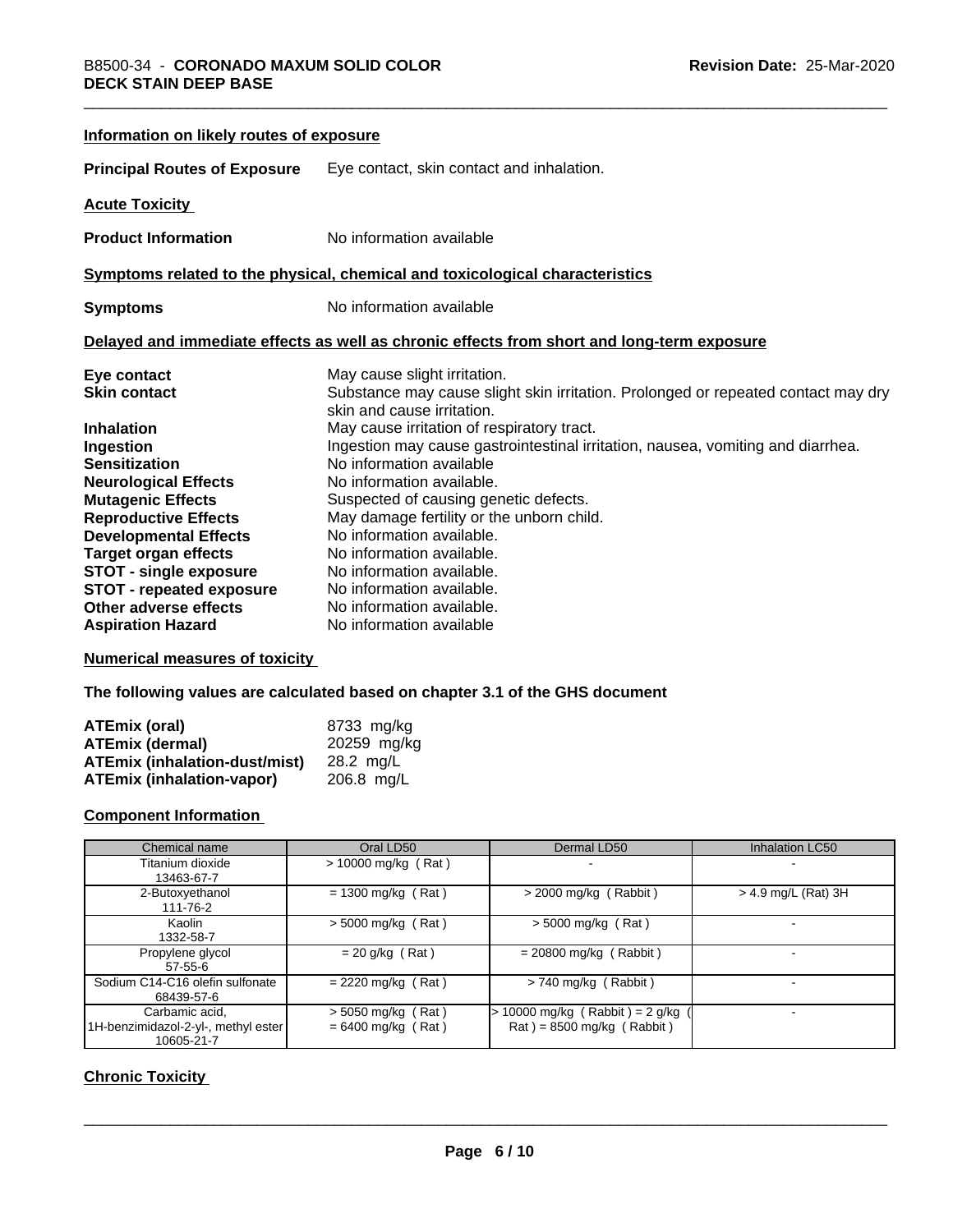# **Carcinogenicity**

*The information below indicateswhether each agency has listed any ingredient as a carcinogen:.*

| <b>Chemical name</b>                       | <b>IARC</b>                     | <b>NTP</b> | <b>OSHA</b> |
|--------------------------------------------|---------------------------------|------------|-------------|
|                                            | .<br>2R<br>Possible Human<br>40 |            | Listed<br>. |
| . . <del>. .</del><br>dioxide<br>I itanium | Carcinogen                      |            |             |

• Although IARC has classified titanium dioxide as possibly carcinogenic to humans (2B), their summary concludes: "No significant exposure to titanium dioxide is thought to occur during the use of products in which titanium dioxide is bound to other materials, such as paint."

#### **Legend**

IARC - International Agency for Research on Cancer NTP - National Toxicity Program OSHA - Occupational Safety & Health Administration

**12. ECOLOGICAL INFORMATION**

# **Ecotoxicity Effects**

The environmental impact of this product has not been fully investigated.

# **Product Information**

# **Acute Toxicity to Fish**

No information available

## **Acute Toxicity to Aquatic Invertebrates**

No information available

#### **Acute Toxicity to Aquatic Plants**

No information available

#### **Persistence / Degradability**

No information available.

#### **Bioaccumulation**

There is no data for this product.

## **Mobility in Environmental Media**

No information available.

#### **Ozone**

No information available

#### **Component Information**

#### **Acute Toxicity to Fish**

Titanium dioxide  $LC50:$  > 1000 mg/L (Fathead Minnow - 96 hr.) 2-Butoxyethanol LC50: 1490 mg/L (Bluegill sunfish - 96 hr.) Propylene glycol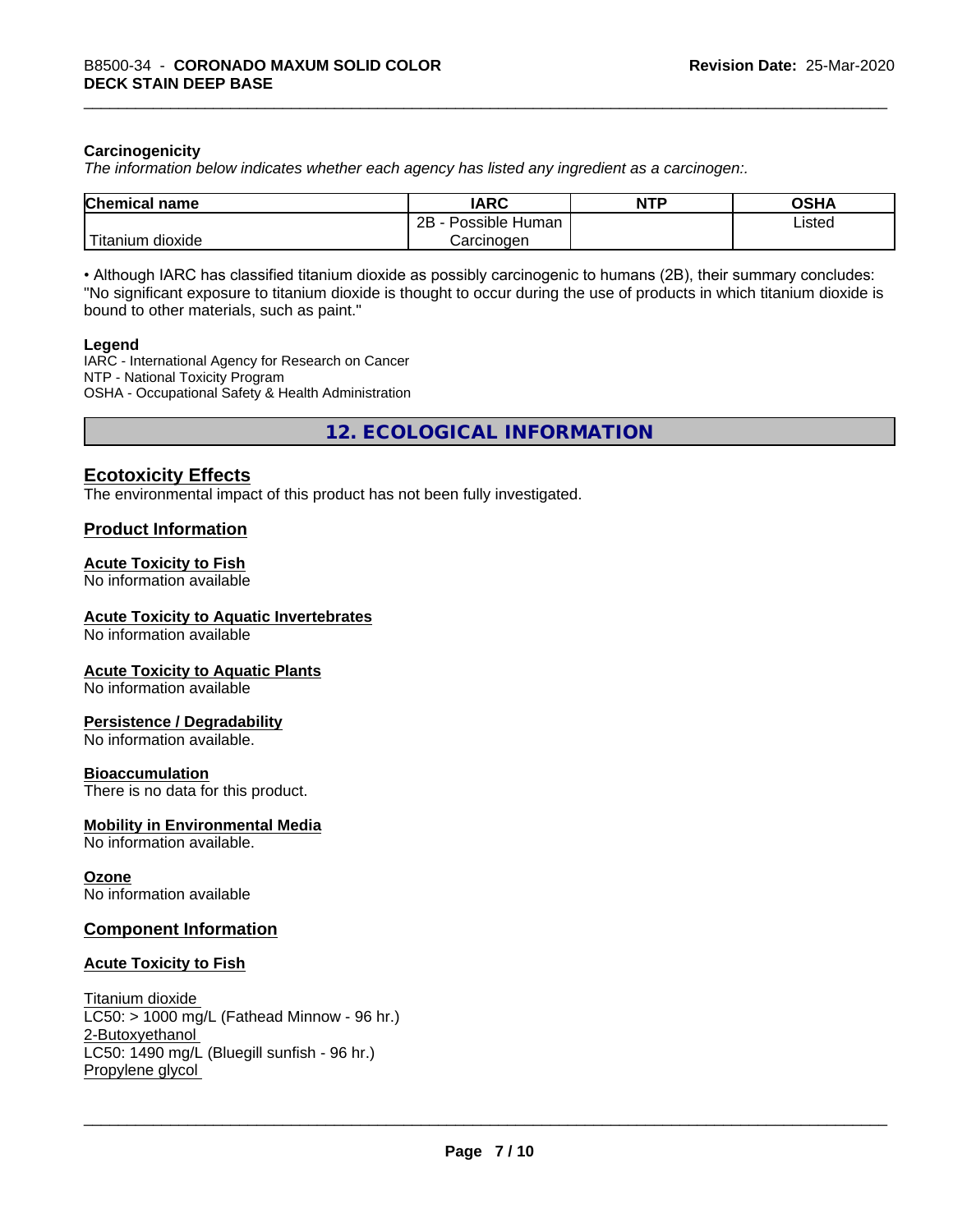LC50: 710 mg/L (Fathead Minnow - 96 hr.) Carbamic acid, 1H-benzimidazol-2-yl-, methyl ester LC50: 1.5 mg/L (Rainbow Trout - 96 hr.)

# **Acute Toxicity to Aquatic Invertebrates**

#### Propylene glycol

EC50: > 10000 mg/L (Daphnia magna - 24 hr.) Carbamic acid, 1H-benzimidazol-2-yl-, methyl ester LC50: 0.22 mg/L (water flea - 48 hr.)

#### **Acute Toxicity to Aquatic Plants**

No information available

|                              | 13. DISPOSAL CONSIDERATIONS                                                                                                                                                                                               |
|------------------------------|---------------------------------------------------------------------------------------------------------------------------------------------------------------------------------------------------------------------------|
| <b>Waste Disposal Method</b> | Dispose of in accordance with federal, state, and local regulations. Local<br>requirements may vary, consult your sanitation department or state-designated<br>environmental protection agency for more disposal options. |
|                              | <b>14. TRANSPORT INFORMATION</b>                                                                                                                                                                                          |
| DOT                          | Not regulated                                                                                                                                                                                                             |
| <b>ICAO / IATA</b>           | Not regulated                                                                                                                                                                                                             |
| IMDG / IMO                   | Not regulated                                                                                                                                                                                                             |
|                              | <b>15. REGULATORY INFORMATION</b>                                                                                                                                                                                         |
|                              |                                                                                                                                                                                                                           |

# **International Inventories**

| <b>TSCA: United States</b> | Yes - All components are listed or exempt. |
|----------------------------|--------------------------------------------|
| DSL: Canada                | Yes - All components are listed or exempt. |

# **Federal Regulations**

#### **SARA 311/312 hazardous categorization**

| Acute health hazard               | Nο  |  |
|-----------------------------------|-----|--|
| Chronic Health Hazard             | Yes |  |
| Fire hazard                       | Nο  |  |
| Sudden release of pressure hazard | Nο  |  |
| Reactive Hazard                   | N٥  |  |

## **SARA 313**

Section 313 of Title III of the Superfund Amendments and Reauthorization Act of 1986 (SARA). This product contains a chemical or chemicals which are subject to the reporting requirements of the Act and Title 40 of the Code of Federal Regulations, Part 372: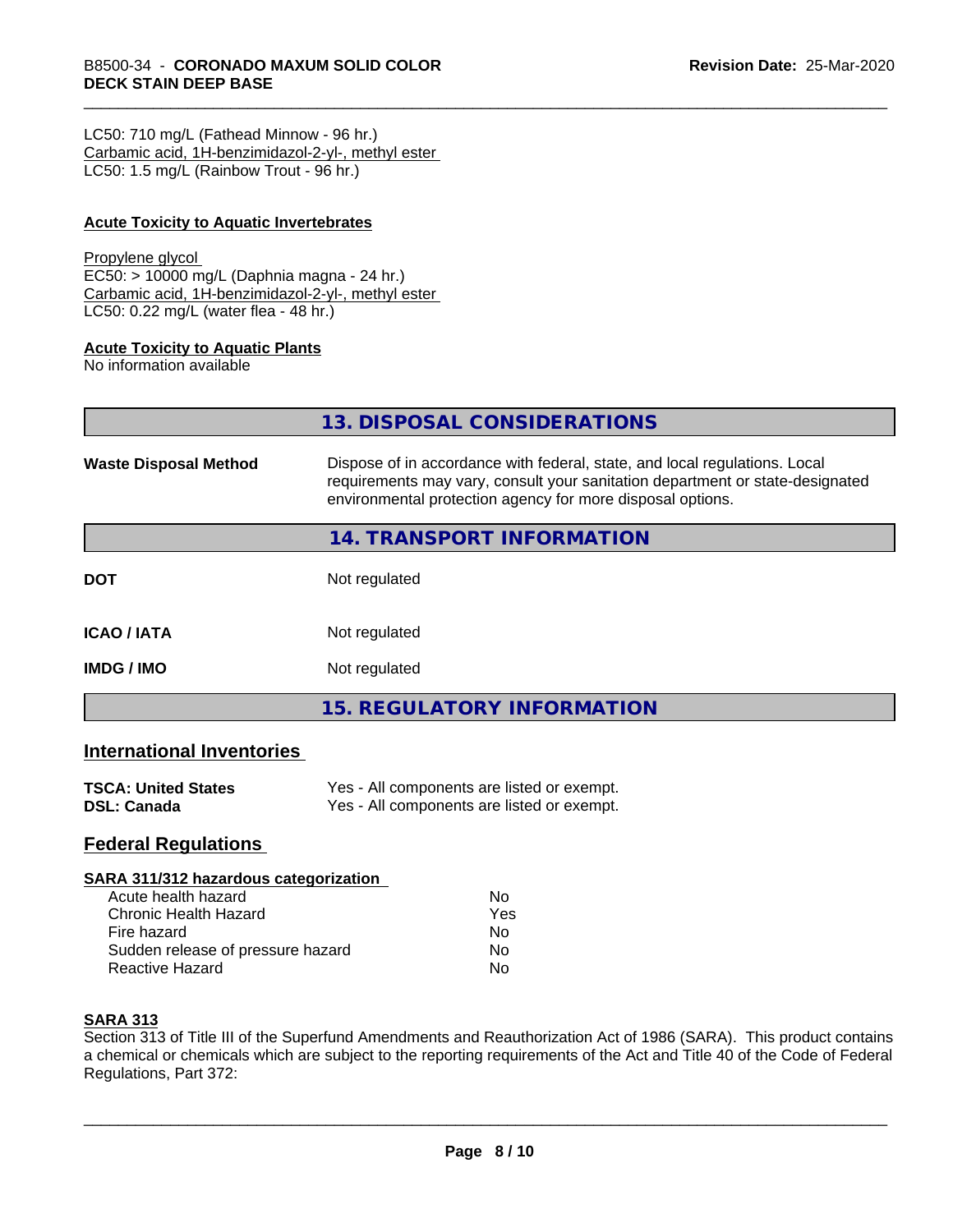| Chemical name   | CAS No.  | Weight-% | <b>CERCLA/SARA 313</b><br>(de minimis concentration) |
|-----------------|----------|----------|------------------------------------------------------|
| 2-Butoxyethanol | 111-76-2 | - 10     |                                                      |

#### **Clean Air Act,Section 112 Hazardous Air Pollutants (HAPs) (see 40 CFR 61)** This product contains the following HAPs:

| <b>Chemical name</b> | CAS No.  | Weight-% | <b>Hazardous Air Pollutant</b> |
|----------------------|----------|----------|--------------------------------|
|                      |          |          | (HAP)                          |
| 2-Butoxyethanol      | 111-76-2 | $5 - 10$ | ∟isted                         |

# **US State Regulations**

## **California Proposition 65**

**A** WARNING: Cancer and Reproductive Harm– www.P65warnings.ca.gov

## **State Right-to-Know**

| <b>Chemical name</b>                  | <b>Massachusetts</b> | <b>New Jersey</b> | Pennsylvania |
|---------------------------------------|----------------------|-------------------|--------------|
| Titanium dioxide                      |                      |                   |              |
| 2-Butoxvethanol                       |                      |                   |              |
| Kaolin                                |                      |                   |              |
| Carbamic acid, 1H-benzimidazol-2-yl-, |                      |                   |              |
| methyl ester                          |                      |                   |              |

#### **Legend**

X - Listed

# **16. OTHER INFORMATION**

**HMIS** - **Health:** 2\* **Flammability:** 0 **Reactivity:** 0 **PPE:** -

 $\overline{\phantom{a}}$  ,  $\overline{\phantom{a}}$  ,  $\overline{\phantom{a}}$  ,  $\overline{\phantom{a}}$  ,  $\overline{\phantom{a}}$  ,  $\overline{\phantom{a}}$  ,  $\overline{\phantom{a}}$  ,  $\overline{\phantom{a}}$  ,  $\overline{\phantom{a}}$  ,  $\overline{\phantom{a}}$  ,  $\overline{\phantom{a}}$  ,  $\overline{\phantom{a}}$  ,  $\overline{\phantom{a}}$  ,  $\overline{\phantom{a}}$  ,  $\overline{\phantom{a}}$  ,  $\overline{\phantom{a}}$ 

**HMIS Legend**

- 0 Minimal Hazard
- 1 Slight Hazard
- 2 Moderate Hazard
- 3 Serious Hazard
- 4 Severe Hazard
- \* Chronic Hazard

X - Consult your supervisor or S.O.P. for "Special" handling instructions.

*Note: The PPE rating has intentionally been left blank. Choose appropriate PPE that will protect employees from the hazards the material will present under the actual normal conditions of use.*

*Caution: HMISÒ ratings are based on a 0-4 rating scale, with 0 representing minimal hazards or risks, and 4 representing significant hazards or risks. Although HMISÒ ratings are not required on MSDSs under 29 CFR 1910.1200, the preparer, has chosen to provide them. HMISÒ ratings are to be used only in conjunction with a fully implemented HMISÒ program by workers who have received appropriate HMISÒ training. HMISÒ is a registered trade and service mark of the NPCA. HMISÒ materials may be purchased exclusively from J. J. Keller (800) 327-6868.*